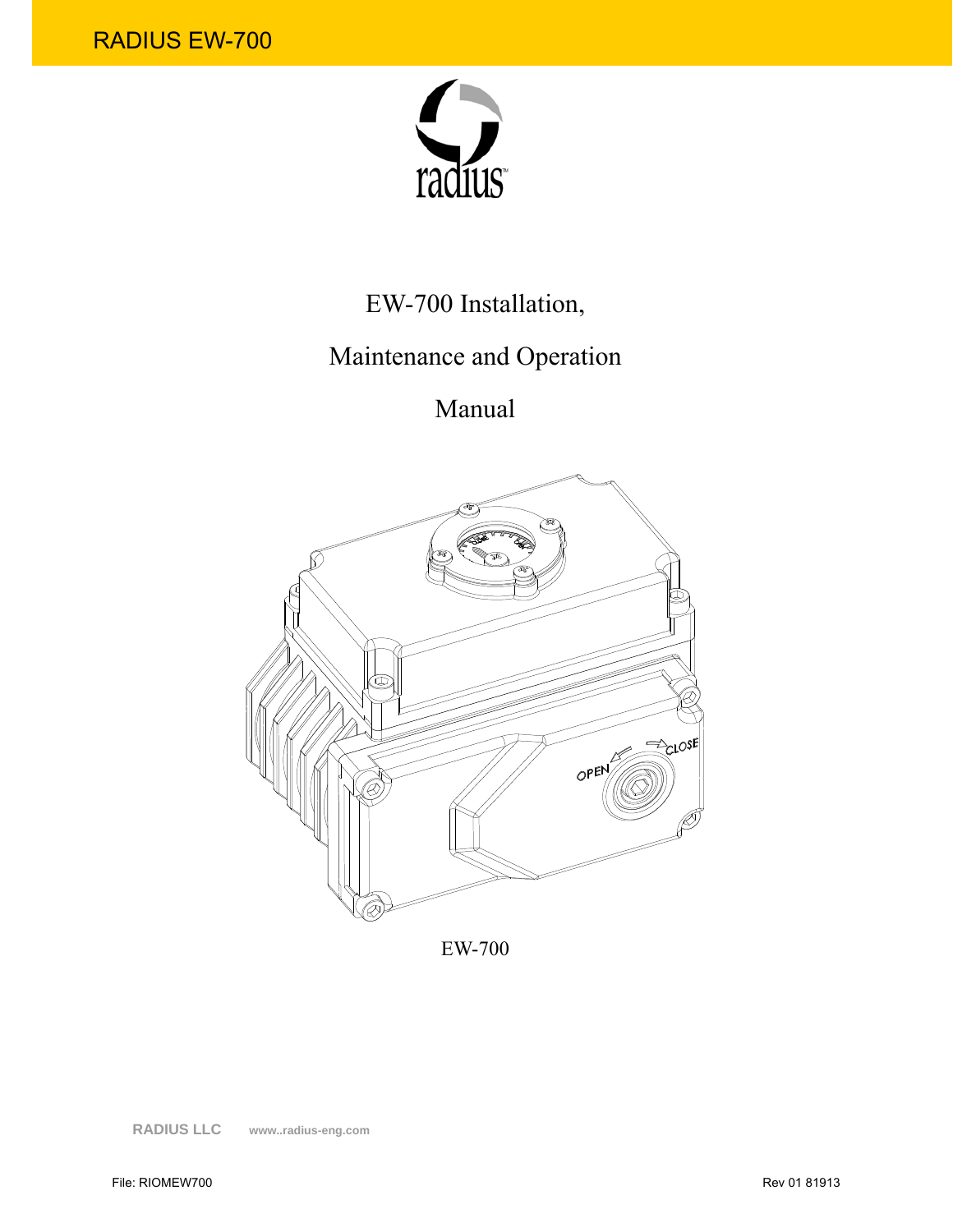**.**

### **EW 700 actuator Instruction and maintenance manual**

Thank you for purchasing our EW series electric actuator!

For safe and proper operation, please carefully read this manual before using and save it for reference

#### **Important note: the content in this manual is subject to change without individual notice**

After receiving actuator, please check the followings.

- 1) Individual test report, electrical wiring (inside of actuator) is provided with actuator.
- 2) Visual check : Painting, indicator & etc
- 3) Specification: Check with test report and name plate to your required specification.
- 4) Optional items: check if all optional items are correct or not.

### 1. Pre-caution

- 1) Selection of valve and actuator: Review all specification of valve and actuator carefully before making selection and reserve about 30% torque of actuator for safety purpose.
- 2) Check the proper limit switch setting prior to putting the actuator in to use.
- 3) Make sure to secure the sealing of cable entries.
- 4) Please be careful at especially temperature, humidity, vibration, voltage drop.
- 5) Storage: Keep actuator dry, clean and cool.
- 6) Trouble: Please refer to enc losed trouble shooting, but please don't dismantle the actuator without consulting with factory.
- 7) If repair or maintenance is r equired, please check the model, electrical condition, serial Number and current situation to inform factory.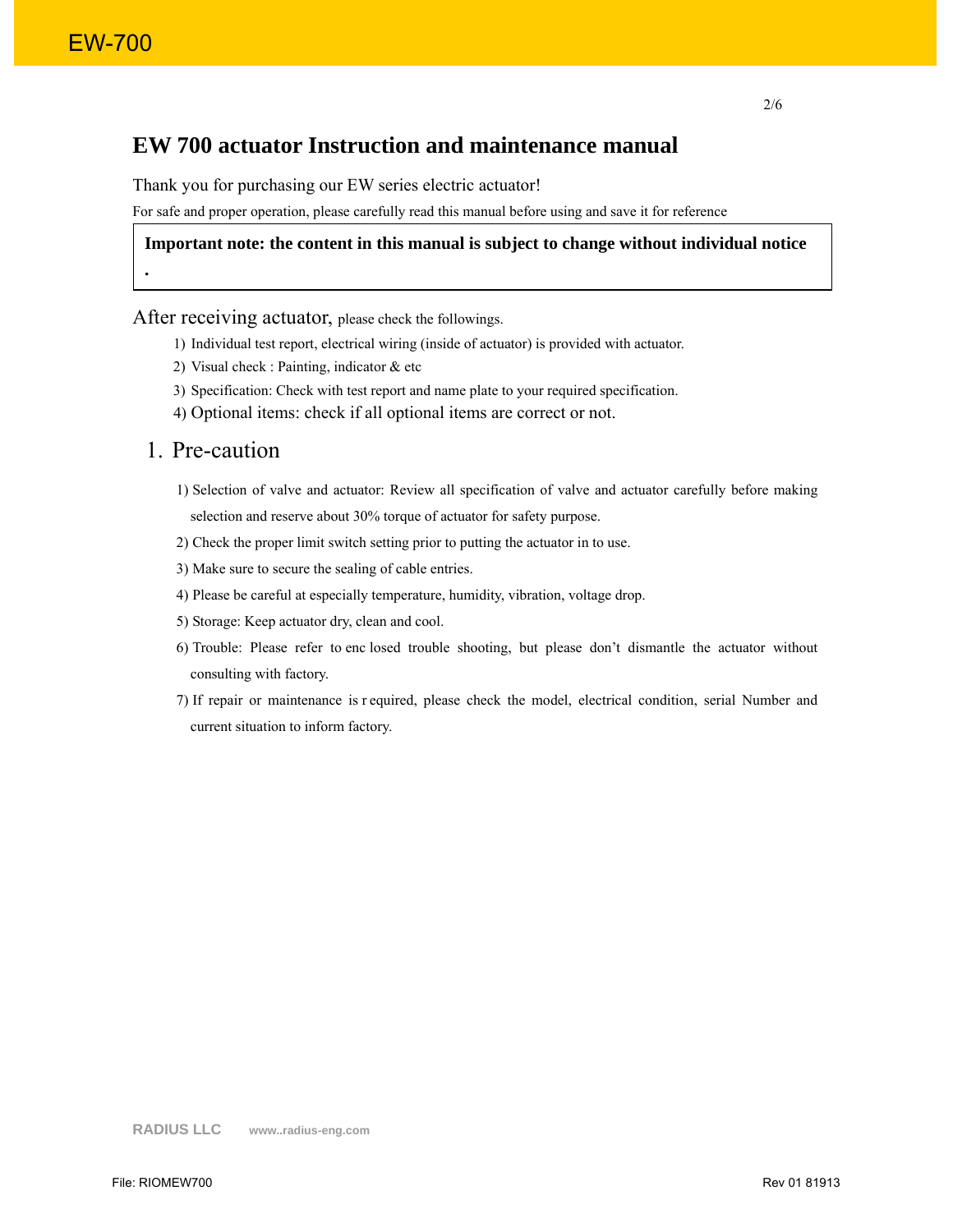# 2. Part Name

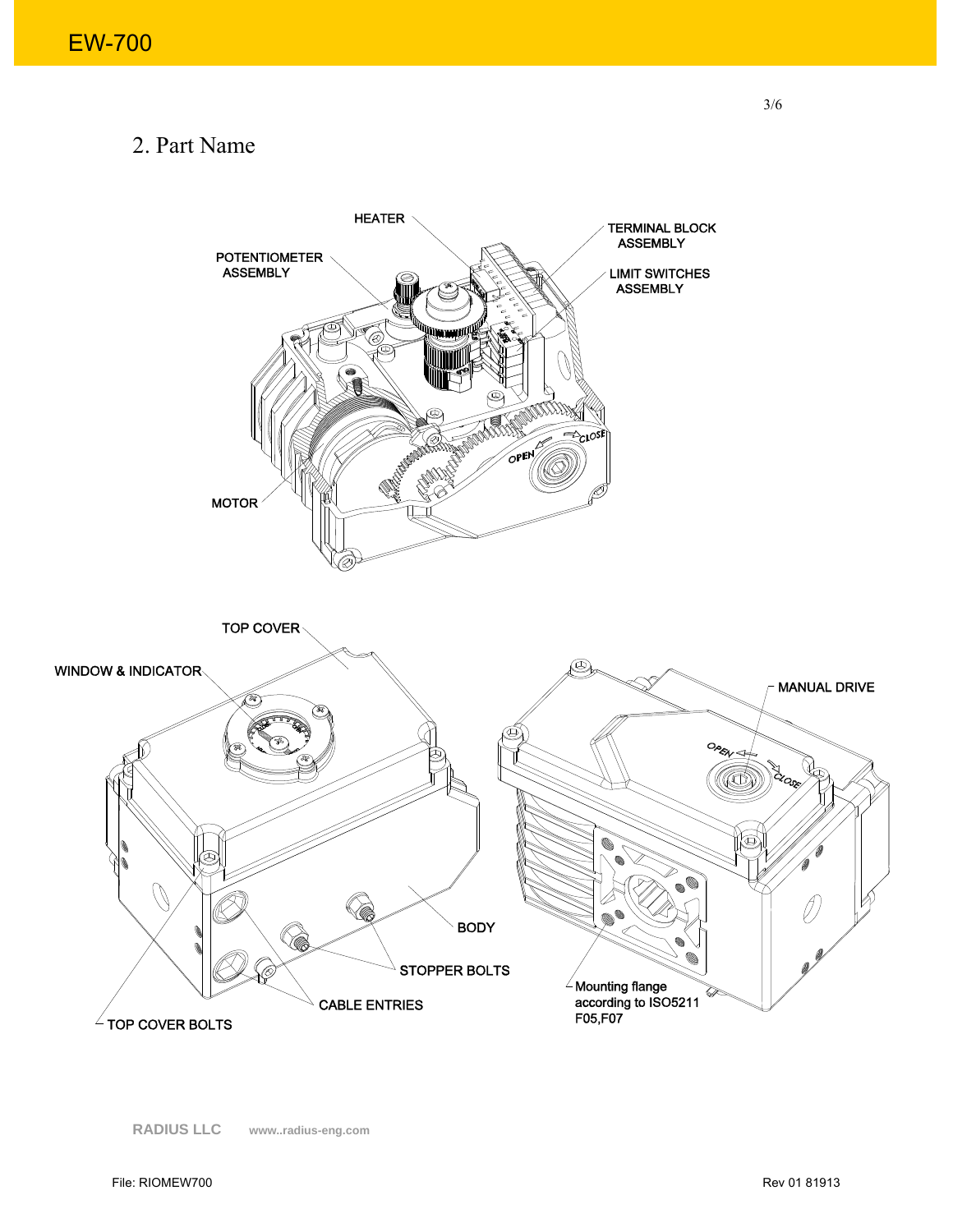#### 3. Sizing and mounting

EW actuators are suitable to direct mount on ISO standard flanged valve and damper, and with proper mounting bracket and adaptor, EW can mounted on any type of quarter-turn equipment.

| 17.IN |  |
|-------|--|
|       |  |

| VALVE           | Rated torque (in.lb.) | <b>BUTTERFLY</b> | 2-WAY BALL  |
|-----------------|-----------------------|------------------|-------------|
| <b>ACTUATOR</b> |                       | (ANSI 150#)      | (ANSI 150#) |
| $EW=700$        | 700                   |                  | $\uparrow$  |

Note: 1 > The above table is a general guide for the proper selection of actuator

2> Sizing should be done after careful reviewing the valve type, temperature/ pressure, characteristics of fluid, etc

3> Applications under abnormal condition such as high and low temperature, seawater, severe corrosion and high vibration, consult with our technical dept before selecting actuator.

#### 2) Mounting

Basically there is no limitation in orientation of mounting of actuator on valve, but in the vertical pipeline, cable conduit of actuator is recommended to be oriented toward the ground in order to avoid water flow in through cable entry. When actuator is mounted on valve, following procedure is recommended.

- 1> Watching the indicator, put actuator at fully closed position (Clockwise).
- 2> Valve stem must be properly machined to match with female drive shaft of actuator (.67" double square).
- 3> Close the valve and mount actuator on valve (Some amount of lubr ication oil can be used for easier adaption)
- 4> Both mounting hole of actuator and valve flange must be properly aligned each other.
- 5> If both are not properly aligned, adjust actuator manually in order to align holes.

#### 4. Setting

- 1) Requ ired tools for setting
	- Long nose, L-Wrench 1 set (M6, Metric)
- 2) Manual operation

Manual drive shaft located at side of actuator housing (M6 Wrench).

Clock wise direction is close, counter clockwise is open.

From fully close position to fully open position requires about 7 turns.

Be careful not to operate the actuator past the limit switch settings.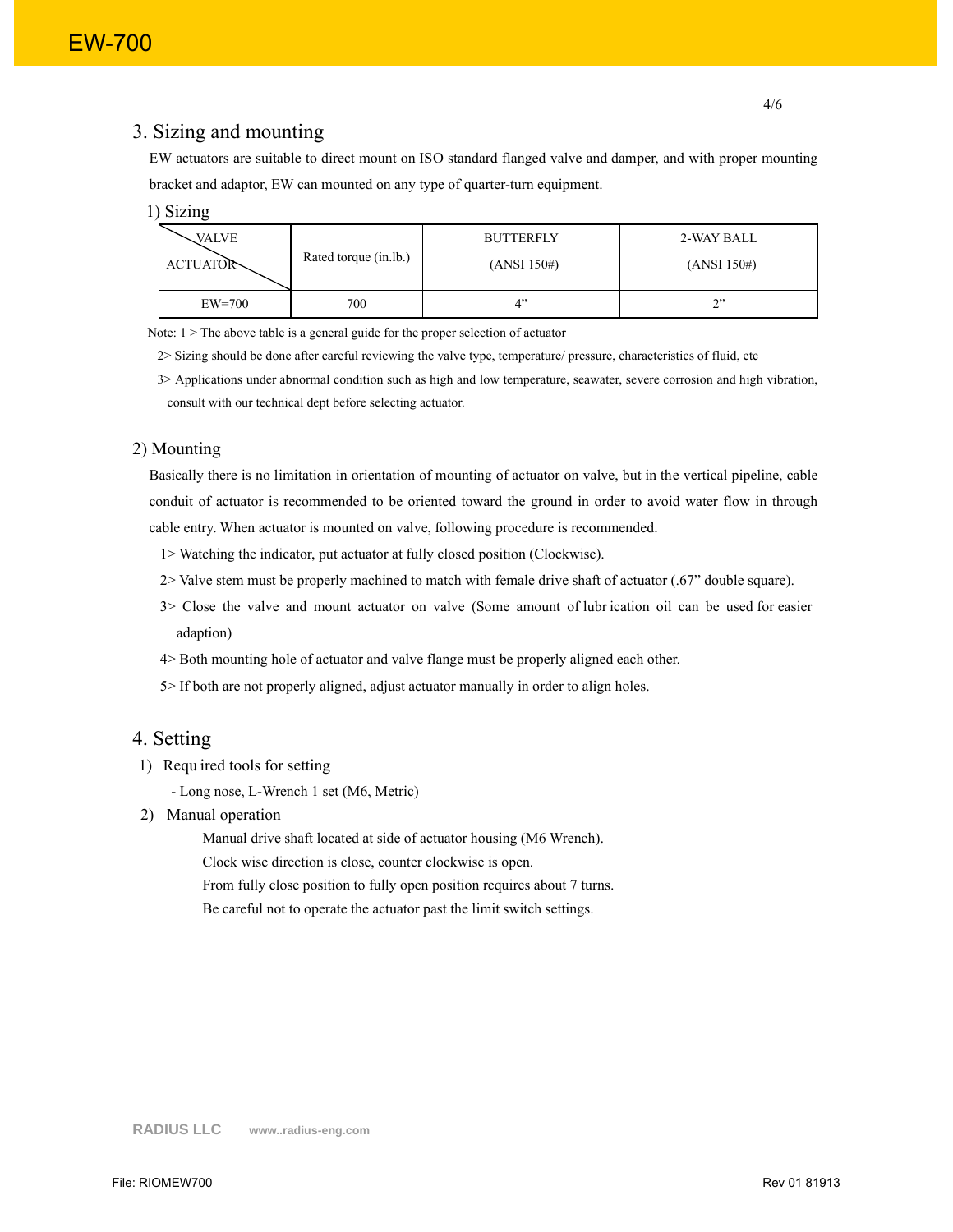3.) Limit switch setting

1> Position actuator at fully close position while watching indicator.

2> Turn the Close cam until cam activate the lever of limit switch and makes a "click" sound.

5/6

3> Do the same way for open position



## 5. Electrical wiring

#### 1) Before wring

Cable entries are machined with 2-PF1/2" TAP and sealed by Plug before delivery.

Please retain the plug to seal any unused entry.

If suitable cable connection is not used for wiring factory warranty is void.

#### 2) Electrical wiring

- 2> Check if electrical specification such as power, wiring  $&$  etc are correct.
- 3> Wiring diagram is supplied with actuator (In vinyl pack or inside of top cover).
- 4> Wire actuator as per the given wiring diagram, such as power, control power, internal wiring and ground.
- 5> Make sure to supply electric power to heater to keep actuator clean and dry for anti-condensation.
- 6> Make sure to check wiring to the terminal is secure.
- 7> Make sure that one relay operates one actuator only (Can not operate two or more actuators).
- 8> Make sure to clean inside of actuator of any foreign material.